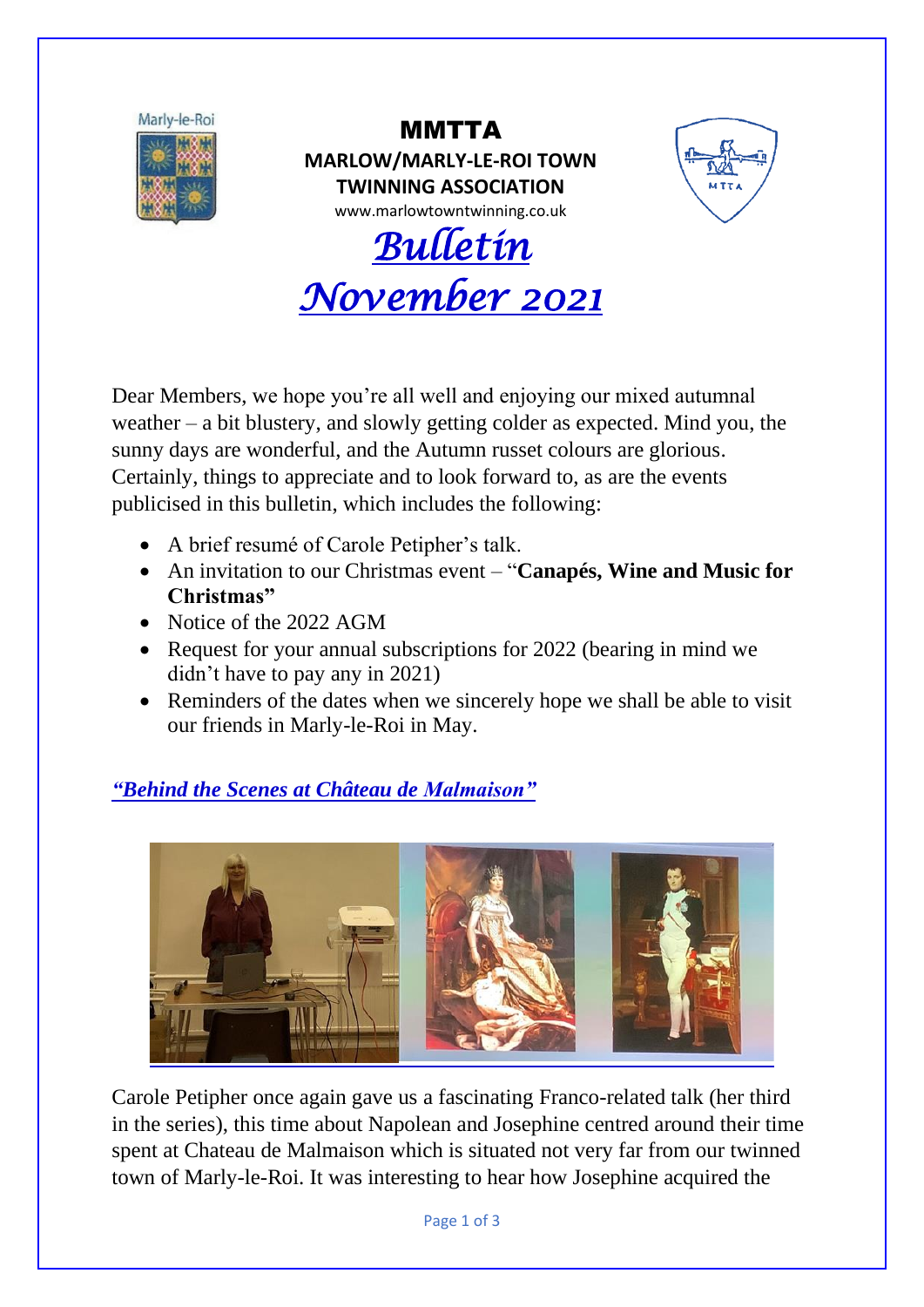château when both she and Napolean were relatively poor and unknown and to see how the house developed as they became famous and wealthy resulting in grandiose designs and beautiful artefacts. We also learnt how their relationship developed from the initial infatuation of Napolean, through to mutual admiration, reaching their pinnacle position as Emperor and Empress and then to the final divorce. We hope everyone went away with a lot more information about the couple and their home, plus a glass or two of good wine and social catch-up.

### *"Canapés, Wine and Music for Christmas" Friday 11th December 2021*

We are organising a slightly different but exciting Christmas Social this year, as described in the title.

Our tried and trusted caterer Carole Thurston has retired and rising costs are making it difficult for us to organise the usual Christmas meal so instead, for a cost of £10 per person, we're hoping you will take the chance to come and celebrate the festive season together. Wine and soft drinks will be served during a time to mix and socialise, together with tasty canapés and mince pies.

We shall then sit down to listen to the music of Allsorts Saxophone Quartet to give the evening a musical finale. Please complete and return the form below; bring your family and friends and enjoy!

## *MMTTA Annual General Meeting Saturday 18th February 2022*

Our AGMs are usually fairly swift affairs and this meeting will be followed by a delicious buffet meal served once again by Richard Chalmers. Please put the date into your new diaries; full details will be sent to you in the New Year.

#### *Annual Subscription renewal*

You may remember that no subscriptions were requested for 2021 due to the cancellations and disruption caused by the pandemic. We trust that this will now be behind us and would ask you please to renew your membership (£10 per person) for 2022. The necessary application form follows at the end of the Bulletin.